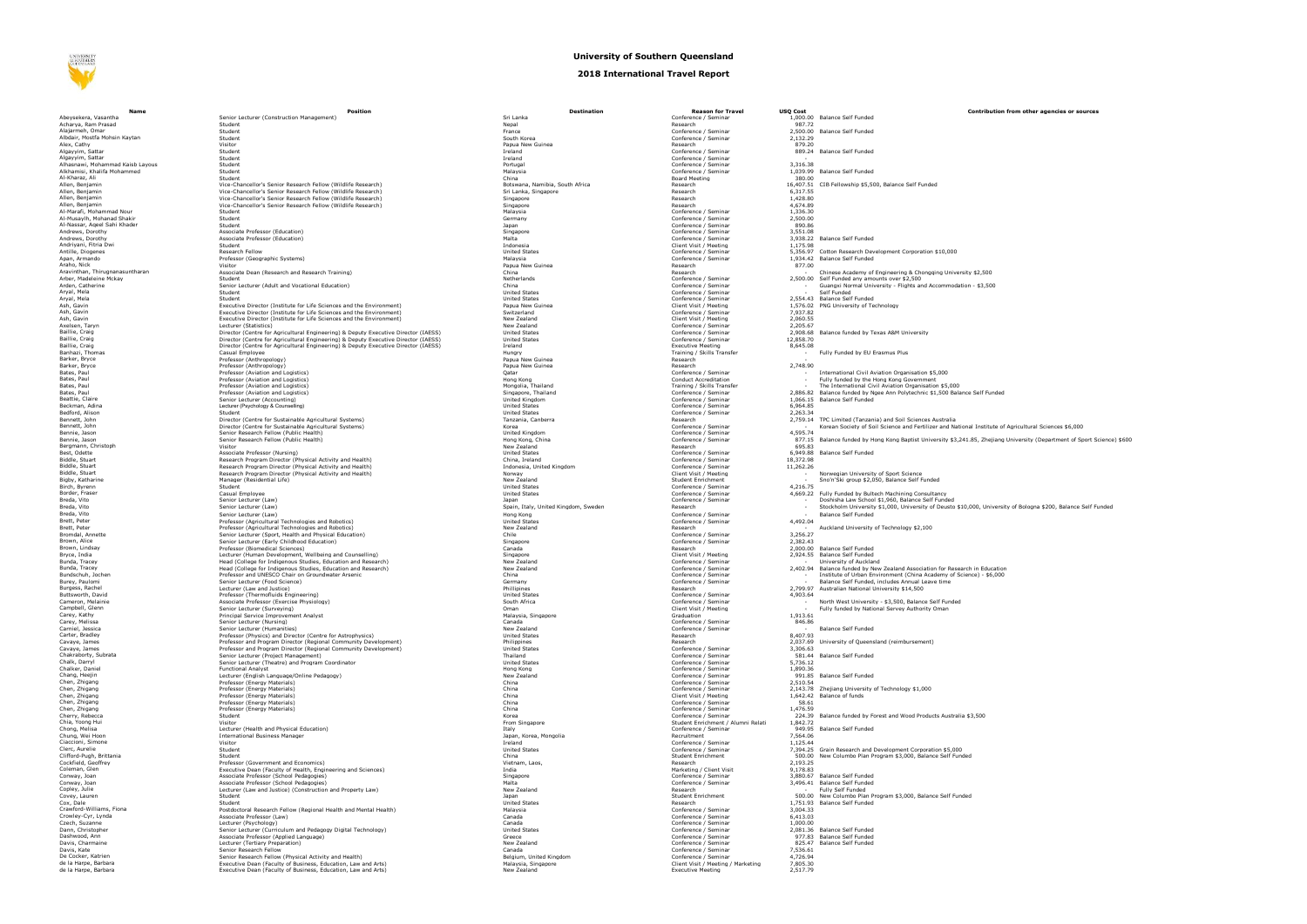Kath, Jarrod<br>Kavanagh, Marie Professor (Accounting) New Zealand Confessor (Accounting)<br>New Zealand Confessor (Seminary Professor (Statistics)<br>Nano, Shahijahan<br>Nano, Shahijahan

de la Harpe, Barbara Executive Dean (Faculty of Business, Education, Law and Arts) Sri Lanka, Singapore, India Client Visit / Meeting / Marketing 19,761.13 de la Harpe, Barbara Executive Dean (Faculty of Business, Education, Law and Arts) Malaysia Client Visit / Meeting / Marketing 6,844.80 de la Harpe, Barbara Executive Dean (Faculty of Business, Education, Law and Arts) Malaysia, Singapore Client Visit / Meeting / Marketing 6,097.78 De Vera, Gwen Grecia Visitor From Philippines Research 2,746.07 Deo, Ravinesh Senior Lecturer (Mathematics) China Research Research Dornbusch, John Graduation 5,014.47 Duff, Diane Professor (Nursing) Professor (Nursing) Canada Canada Canada Conference / Seminar 1,244.99 Balance Self Funded Duff, Diane Professor (Nursing) 222.46 Balance Self Funded Professor (Nursing) 222.46 Balance Self Funded Professor (Nursing) 222.46 Balance Self Funded Dunn, Jeffrey Microsoft Centre for Health, Informatics and Economic Research)<br>
Dunn, Jeffrey Director (Centre for Health, Informatics and Economic Research)<br>
Dunn, Jeffrey Director (Centre for Health, Informatics and Econ Dunn, Jeffrey Dunn, Dunnestor (Centre for Health, Informatics and Economic Research) Singapore, Malaysia Conference / Seminar 4,794.40<br>Singaport - Dunneston Singapore, Malaysia Conference - Singapore, Malaysia Cambodia, La Eberhard, Jochen Research Scientist/Engineer Cambodia, Laos Research 3,016.36 Eberhard, Jochen Research Scientist/Engineer Cambodia, Laos Research 4,697.61 Eberhard, Jochen Research Scientist/Engineer Cambodia, Laos Cambodia, Laos Cambodia, Laos Client Visit / Meeting 2,782.35<br>Elks, Gary Conference / Seminar 1,974.28 Professional Fellow (Civil and Construction Engineering) (W Evensberget, Dag Frohde Student United States (States United States United States Conference / Seminar States Assemberget, 2016.88<br>Fanshawe, Melissa Lecturer (Mathematics Curriculum and Pedagogy) New Zealand New Zealand St Farce Associate Professor (Digital Life Labs) Canada Conference / Seminar 4,643.111.12 Canada Conference / Seminar 4,643.111.111.12.11.12.11.12.11.12.11.12.11.12.11.12.11.12.11.12.11.12.11.12.11.12.11.12.11.12.11.12.11.12. **Fitagerald, Associate Professor (Science Curriculum and Pedagogy)** Fitzerald, Angela Associate Professor (Science Curriculum and Pedagogy) Canada Canada Canada Research Canada Research Canada Research Canada Research Canada Research (Science Canada Research Associate Recruitment 6,748.26<br> in the case of the manager (eResearch) (المستوى المستوى المستوى المستوى المستوى المستوى المستوى المستوى المستوى المستوى المستوى المستوى المستوى المستوى المستوى المستوى المستوى المستوى المستوى المستوى المستوى المستوى المست Gow, Jeffrey Research Research Professor (Economics) South Africa South Africa Research Research Research Research Research Research Research Research Research Research Research Research Research Research Research Research Gow, Jeffrey Professor (Economics) United States Conference / Seminar 1,351.44 المسابر المسافر المسافر المسافر المسافر المسافر المسافر المسافر المسافر المسافر المسافر المسافر المسافر المسافر<br>Gow, Jeffrey Professor (Economics)<br>Graham, Coralie Professor (Research Musinq)<br>Graham, Coralie (Teaching Scho Gow, Jettrey Army Professor (Economics) (Nursing) School School Associates (Nursing School School School School School 453.05 Balance Funded of Nurself Punded Army Associate Professor (Nursing School School Associate Profe Gray, Anthony Professor (Law) (University of Marchan Canada Canada Canada Canada Canada Research 2,447.46 Search 3,447.46 Search 3,447.46 Search 2,5447.46 Search 3,447.46 Search 3,447.46 Search 2,547.46 Search 3,447.46 Sea Green, Jonathan Senior Lecturer (Tertiary Preparation) New Zealand New Zealand Conference / Seminar 2,418.48 Balance Self Funded (Seminar 2,418.48 Balance Self Funded Griffits, Susan Lecturer (Nursing) Japan Conference / Seminary Japan Conference / Seminar 2007<br>Griffits, Susan Conference / Seminar Japan Conference / Seminar 767.99 Balance Self Funded Self Funded Self Funded Self Funded Gururajan, Rajagopal Professor (Information Systems) India Research Gururajan, Rajagopal Professor (Information Systems) India Research Harte Daniel, Jane Marte Associate Professor (Agricultural Health and Medicine) Canada, Untied States Canada, Untied States Conference / Seminar 5,790.48 Balance Self Funded Harvey, Mark Deputy Vice-Chancellor (Research and Innovation) India, Malaysia Graduation (Scates Craduation / Student Recruitment 9,510.43<br>Harvey, Mark Scates Deputy Vice-Chancellor (Research and Innovation) United States Heneghan, Marie Student (Research and Indianapolis) on the United Student Conference / Seminar Conference / Seminar<br>Heneghan, Marie Student Student Student Student (Research and Individual Conference / Seminar Conference / Heath, Hender Adduction and Student Description of the Studies of China, Studies of China Studies of China Studies of Studies of Studies of Studies of Studies of Studies of Studies of Studies of Studies of Studies of Stud Hoffman, Benjamin Lecturer (Biomechanics) New Zealand Conference / Seminar 970.08 Balance Self Funded Holt, Timothy Richard Student Austria Conference / Seminar 3,941.80 Holt, Timothy Richard Student United States Conference / Seminar 2,194.03 Hong, Min Research Fellow Presearch Fellow United States Conference / Seminar Conference / Seminar The Conference / Seminar The Seminar The Seminar Skills) Italy Conference / Seminar 1,989.70 Balance Self Funded (Indeed S Horner, Innochy enter a Student Holly (Marchan Professor (Astrophysics) United States (Astrophysics) (Astrophysics)<br>Horner, Jonathan Marchan Professor (Astrophysics) United States (Astrophysics) United States (Seminar 14,6 Humphrys, Georgina Student Events Coordinator Malaysia Graduation 1,869.59 Javazmi, Leila Student Germany Conference / Student Germany Conference / Seminar Seminar Seminar States (Seminar States Self Funded<br>Jensen, Troy Associate Professor (Precision Agriculture) Reunion Island Conference / Semin John, China (March), Student China (March), Student China (March), Student Conference (Seminar 1997, 2007, 200<br>John, Oliver Dean Student China Conference / Seminar 893.00.79<br>Johnson, Jan (Student Relationship Officer 1999 Johnson, Ian Student Relationship Officer United States Conference / Seminar 7,259.20 Johnson, Laurence Professor (English and Cultural Studies) United Kingdom Conference / Seminar 5,610.43 Johnson, Laurence Professor (English and Cultural Studies) United States Conference / Seminar 3,267.68 Jones, Pamela Senior Lecturer (Law) Russia Conference / Seminar Law) Russia Conference / Seminar 1,498.20 Balance Seminar 1,498.20 Balance Seminar 1,498.20 Balance Seminar 1,498.20 Balance Seminar 1,498.20 Balance Seminar Karash, Sana Student Student Student (Student Student Student Student Student Student Student Student Student Research Research Student Student Student Student Student Student Student Student Student Student Student Studen Kann, San March, Jarrod Research Fellow Hong (1999)<br>Kath, Jarrod Research Fellow Research Fellow Hong Kong, United Kingdom Research Research Research 7,247.95 Fully funded by the German Government<br>Kath, Jarrod Research Fel Kek, Yih Associate Director (SLD) New Zealand Conference / Seminar 1,633.00 ker, run (1830), and the Magnetica (Statistics) (Statistics) (Statistics) (Statistics) (Statistics) (Statistic<br>Khan, Shahjahan 1,500.00 Balance Self Funded<br>Khan, Shahjahan Malaysia, Professor (Statistics)<br>Khan, Shahjahan Khan, Shahjahan Professor (Statistics) (Statistics) (Statistics) and the magnetic of the Malaysia Conference / Seminar (Seminar 1,000.00 Balance Self Funded Khan, Shahjahan Professor (Statistics) Japan Conference / Shahidan Director (Statistics) Japan Conference / Seminar<br>Kinash, Shelley Director (Advancement of Learning and Teaching) New Zealand New Zealand Conference / Semin Kinash, Shelley Machine (Advancement of Learning and Teaching)<br>
Microsoft (Advancement of Learning Advancement of Learning and Teaching) New Zealand Hundry<br>Note Alexander, Tracy (Advance / Senior Lecturer (Sport and Teachi Kiss, Levente Research Research (Search Director Centre for Crop Health)<br>Kist, Alexander Mess (Search Mess (Portes) (The Communications) (Search Centre Centre Centre Conference / Seminar<br>Kolbe Alexander, Tracy (Conference Kong, Chak Wai Associate Professor (Management) Italy Conference / Seminar 1,357.70 Kuzma, Katherine Coordinator (USQ Global Learning Programmes)<br>Kuzma, Katherine Coordinator (USQ Global Learning Programmes) Japan Recruitment and the Coordinator (USC) (USC Kuzma, Katherine Coordinator (USQ Global Learning Programmes) Japan Client Visit / Meeting 4,765.17 Lam, Yung International Business Manager China Client Visit / Meeting 6,340.54 Lam, Yung International Business Manager China, Hong Kong, Taiwan Sales / Marketing Meeting 7,909.05 Lam, Yung International Business Manager China Recruitment 8,315.33 Lam, Yung International Business Manager China Sales / Marketing Meeting 6,986.57 Lamb, Lara Associate Professor (Anthropology) Papua New Guinea Research Lamb, Lara Associate Professor (Anthropology) New Zealand Conference / Seminar 1,464.51 Lamont-Mills, Andrea Associate Professor (Psychology) Macau, Hong Kong Conference / Seminar 1,496.98 Balance Self Funded Lamp, Lamp (1998)<br>Lamp, Lamp (1998) associate Professor (Anthropology)<br>Lamp, Lamp (1998) Associate Professor (Anthropology)<br>Lampont-Mills, Andrea<br>Lamponte, Mathemateur (Seminar Microsofter Professor (Psychology) and the Co Leavesley, Matthew Visitor Papua New Guinea Research Leavesley, Matthew Visitor Papua New Guinea Research 924.91 Li, Yan Professor (Computing) United States Conference / Seminar 2,860.00 Lookhee (Mechanic Mechanic Computing) (1999)<br>Lobsey, Press, Craig (Mechanic Computing) United States (United States United States (United States Research<br>Lobsey, Craig (Mechanic States Research 2,200)<br>Luft, Ali<br>Luft, Ali Long, Derek Student United States Research 7,937.49 utfi, Ali Student Student New Zealand Conference / Seminar 1990.<br>Lutfi, Ali Student Student Student Singapore – Singapore – Singapore – Seminar – 2,947.16 Balance Self Funded Lutomski, Michael Michael Michael (Michael Michael Michael Michael Michael Michael Michael Michael (Michael Mi<br>Lutver, Naomi Conference / Seminar / 2014.02<br>Mahmood, Raad Ahmed Michael Lecturer (Particular Michael Michael Manalo, Allan Associate Professor (Civil Engineering) France (Civil Engineering) France (Civil Engineering) France (Civil Engineering)<br>Manalo, Allan Associate Professor (Civil Engineering)<br>Maraseni, Tek (Conference / Semin Manalo, Allan Associate Professor (Civil Engineering) Korea Research 2,551.42<br>Maraseni, Tek Vice-Chancellor's Senior Research Fellow Vietnam, Poland Vietnam, Poland Conference / Seminar 4,580.40 Mars enter the expected of the China Conference of the China Conference / Seminar<br>Mars Chancellor's Senior Research Fellow<br>Vice-Chancellor's Senior Research Fellow Maraseni, Tek Vice-Chancellor's Senior Research Fellow Nepal Conference / Senior Research Pellow Nepal Conference / Seminar 2,586.32<br>Maraseni, Tek Vice-Chancellor's Senior Research Fellow Myanmar Myanmar Myanmar Conference Maraseni, Tek Conference / Seminar Vice-Chancellor's Senior Research Fellow China Conference / Seminar 2,230.11 Maraseni, Tek Vice-Chancellor's Senior Research Fellow China Client Visit / Meeting March, Sonja Associate Professor (Psychology) Denmark Client Visit / Meeting March, Sonja Associate Professor (Psychology) Malaysia Conference / Seminar 3,526.87 March, Sonja Conference / Seminar Associate Professor (Psychology) and the conference and the conference and the state of Seminar and S,673.14 Marcussen, Torben Senior Senior Scientist (Centre for Applied Climate Sciences)<br>Marcussen, Torben Senior Associate Professor (Astronomy)<br>Marsden, Stephen Marcussen, Associate Professor (Astronomy)<br>Marsden, Stephen Conferen Marsden, Stephen Associate Professor (Astronomy) United States Conference / Seminar 1,000.00 Marsden, Stephen Associate Professor (Astronomy) United States Conference / Seminar 7,433.40 Marsden, Stephen Associate Professor (Astronomy)<br>Marsden, Stephen Associate Professor (Astronomy)<br>Marsden, Seminary, Ireland, Associate Professor (Astronomy)<br>Microsoft Seminary, Ireland, Seminary, Ireland, Switzerland, Ire Maxwell, Jacinta Senior Lecturer (Education) United Arab Emerates Research - Maxell, Jackmond Senior (Sucaber (Education) (Self Funded American Schedule Research Australia Meeting of Musical Schedule (Principal Scientist Meeting 4,002.72 Bioenergy Australia (Reimbursement)<br>Mccabe, Bernadette 4,00 Mccabe, Bernadette Principal Scientist United States Conference / Seminar 7,552.43

Mccabe, Bernadette Principal Scientist Ireland Client Visit / Meeting 2,701.29 Self Funded

Deen, Orangen Student Hemales) Supering Students (Section of Supering Student Manual Student Manual Student States Supering States Supering States Supering States Supering States Supering States Supering States Supering St Dun, Mathemathy and Dunder Students (Students) on Switterland Students (Student Students) (Student Students) (Students) (Students) (Students) (Students) (Students) (Students) (Students) (Students) (Students) (Students) (St Elke (1990)<br>Elke Clay – Aurora Student Profession Cellum (Nathenatics Cellum Aurora)<br>Elke Student Student Student (Mathematics Curriculum and Pedagogy) (National Deal of Student Student Student Student Student Student Stud Fenner, Mariska Student Japan Student Enrichment 500.00 New Columbo Plan Program \$3,000, Balance Self Funded Fitch, Luke Student Student Student Student Student Student Student Student Student Student Student Student Student Student Student Student Student Student Student Student Student Student Student Student Student Student S 1,724.18<br>- York University \$3,000<br>6 748 26 Ghanness, Zahra (School School of December 2002)<br>Gille Hard School School School (School School of December 2003)<br>Gille Marchanness (School School School of December 2003)<br>Goodwin, Belinda<br>Goodwin, Belinda (School Research - Engineering New Zealand \$1,500 - Finances - Fully Self Funded<br>- Fully Self Funded Gururajan, Rajaqoal<br>Gururajan, Rajaqoal – Profesor (Information Systems) – 1,000, Balance Self Funded – Management Student Student<br>Haidari, Bismillah Student Student Student Student Student Student Student Student – Sound -<br>2.260.77 - Raiance Solf Funded المستشر بين المستشر المستشر المستشر المستشر المستشر والمستشر المستشر المستشر المستشر المستشر المستشر المستشر المستشر و 10.000 Nessarch مستشر 1998 Student Student Student Student Student Student Student Student Student Stu 1,989.70 Balance Self Funded Jones, Leonie – Helenie Helenie (Helenie Media Production) Jones, Leonie – Jones, Leonie – Jones, Leonie – Jones, Leonie – Jones, Leonie – Jones, Leonie – Jones, Leonie – Jones, Leonie – Jones, Leonie – Jones, Leonie – Jon 3.500.00 New Coumbo Prair Fit<br>1,498.20 Balance Self Funded<br>528.40 Balance Self Funded<br>- Self Funded - Cally funded<br>- Self Funded<br>1,633.00 - Tokyo University \$3,000, Balance Self Funded 3.878.54 - University of Kaposvar - Self Funded 4 765 17 - *. . .* . <del>.</del> .  $024.01$ - Fully Self Funded<br>7.453.43 Marasen, Tek Vice-Chancellor's Senior Research Fellow<br>Maraseni, Tek Vice-Chancellor's Senior Research Fellow<br>Maraseni, Tek Vice-Chancellor's Senior Research Fellow Vietnam, Laos Conference / Seminar 2,275.30 Australian Cen - Fully Funded by the Chinese Academy of Sciences<br>
2 586.32 - Chinese Acadamy of Sciences - Aarhus University \$3,000<br>3.526.87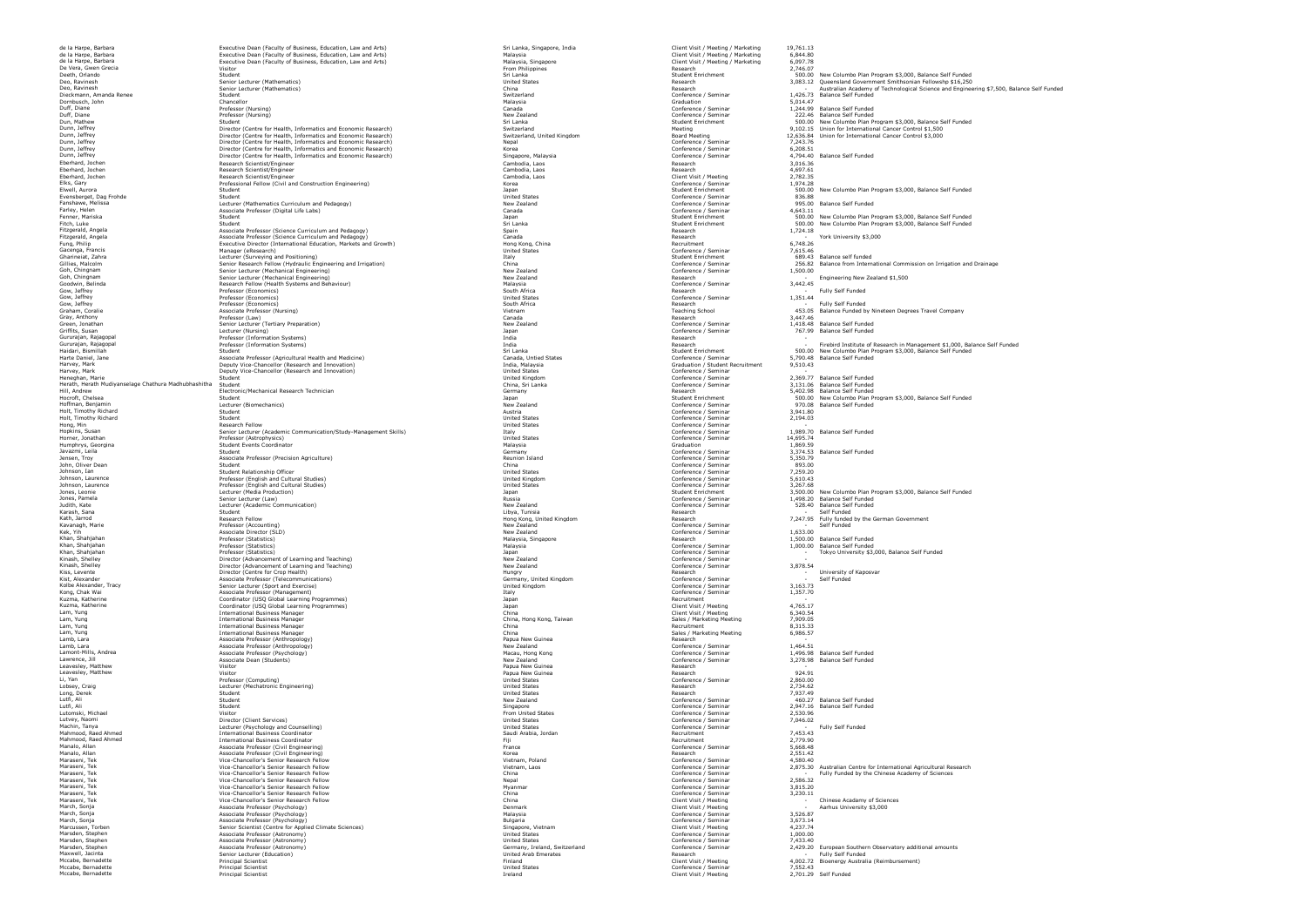Manager (Service Continuity)<br>Senior Research Fellow (Irrigation) United States Research Fellow (United States Research 4,232.599)<br>Student Student Person Fellow (Limianum) and Development Student Student Media on the Student Media of the Student Student Accession of the Student Student Student Student Student Student Student Student Student Student Student Mcdougall, Kevin Head of School (Civil Engineering and Surveying) Oman Client Consumer Client Visit / Meeting Authority Oman Client Visit / Meeting Authority Oman Client Visit / Meeting 463.15 Fully funded by National Serv Mcdougall, Kevin Head of School (Civil Engineering and Surveying) Papua New Guinea Client Visit / Meeting - PNG University of Technology Mcdougall, Kevin Head of School (Civil Engineering and Surveying)<br>Mcdougall, Kevin McGougall, Head of School (Civil Engineering and Surveying) United States Conference / Seminar<br>McDougall, McDougall, McGougall, McGougall, Mead of School (Civil Engineering and Surveying) on the School (Civil Engineering and Surveying) on the School<br>Professor<br>Professor Professor (Seminar 4,697.81) In the States of School (Civil Engineering and Surveying) on t Mcilveen, Peter Professor Professor Professor Professor Professor Professor Professor Professor Professor Professor Professor Professor Professor Professor Professor Professor Professor Professor Professor Professor Profes McIlveen, Peter Research Professor Professor Professor Professor Professor Professor Professor Professor Professor Professor Professor Professor Professor Professor Professor Professor Professor Professor Professor Profess Mirza Hassan, Mohammad Student Student Student Malaysia Malaysia Malaysia Malaysia Conference / Seminar Self Funded Self Funded Self Funded Self Funded Self Funded Self Funded Self Funded Self Funded Self Funded Self Funde Mirzaghorbanali, Ali Senior Lecturer (Geotechnical Engineering) Iran - Funded by the Conference / Seminar - Funded by the 4th Iranian National Coal Congress<br>- Mirzaghorbanali, Ali Senior Lecturer (Geotechnical Engineering) Mitchell, Robert Student Student Student Student Student Student Student Student Student Student Student Student Student Student Student Student Student Student Student Student Student Student Student Student Student Stude Mohammed, Ali Abdulkareem Mohammed Student France Conference / Seminar 977.05 Moore, Peter Research Technician United States Research 5,074.51 Moore, Peter Research Technician Research Technician Research Research Peter Research Peter Research 9,123.81 Morrison, Ann Senior Research Fellow Belguim Belguim Belguim - Belguim - Client Visit / Meeting - Fully Funded by Flanders Research Foundation - Fully Funded by Flanders Research Foundation Mornica, and the Senarch Second Hellow (Senarch Mornica) (Senarch Conference of Senarch Mornican Mornican Mornican 1,993.11 Balance funded by BMW Group<br>Mortemer, Daniel (Senarch Mornican Conference)<br>Mullens, Amy Mornical M Mulligan, Deborah Student New Zealand Conference / Seminar 564.98 Self Funded any amounts over \$800 Murray, Anthony Head of School (Management and Enterprise) New Zealand Conference / Seminar 3,898.92 Murandon, Heal School (Management and Enterprise) (Seminal Company of Contemporal Contemporal Contemporal of the Murandon (Seminary Advanced Seminary 1993)<br>Mushaq, Shahbaz (Seminary Deputy Director Centre for Applied Clima Najafi, Gholam Hassan Visitor From Iran Research 2,146.40 Neate, Stephen Professor (Crop Pathology) Professor (Crop Pathology) Professor (Crop Pathology) Professor (Crop Pathology) Professor (Crop Pathology) Professor (Crop Pathology) Professor (Crop Pathology) Professor (Crop Pa Nguyen, Tai Can Can Can Research Fellow Research Fellow Research Parks (2011)<br>Nicholson, Burden Research Fellow Student Parks (2012) - Conference (2012) - Conference (2012) - Can Tho University and HCMC Agriculture Hi-tech Nicholson, Belinda Student United States (Seminar Student States States (Seminar States States States States States States States States (Seminar States States States States States States States States (Seminar States Sta North, Debrain are and D.000.000 Balance Self Funded (Morther Seminar Morther), 2000.000 Balance Self Funded Secure (Seminar 1,000.00 Balance Self Funded Secure 2000). International and D.100.000 Balance Studien, Debrainm Palfer, Tatra Lecturer (Tetiary Preparation) New Zealand New Zealand Conference / Seminar - 1,004.23 Balance Seminar<br>Panchal, Sunil Seminar Seminar Research Fellow (Health and Wellbeing) India India India India India Confe Pant, Aastha Conference / Seminar 908.63 (Sudent Seminar 908.63 and Student Seminar Pant, Aastha Conference / Seminar 908.63 (Sudent Seminar Pant Seminar Pant Seminar Pant Seminar Pant Seminar Pant Seminar Pant Seminar Pan Pant, Games Sudent Studient Studient Studient Studient Studient Studient Seminar Seminar Seminar Seminar Seminar Seminar Seminar Seminar Seminar Seminar Studient Studient Studient Studient Studient Studient Studient Studie Pears, Tahnee Associate Director (Content)<br>Peel, Karen 2,496.0 Balance Self States (Content) United States United Kingdom Conference / Seminar 2,496.20 Balance Self Funded (Indeed, Particle States Indeed, Particle States I Pendent School (School of the School of School of Management of Management of Management of Management of Management of the School (School of The School of The School of The School of The School of The School of The School Perera, Kithsiri Lecturer (Surveying and Spatial Science) - Japan Development Development Development Development (Surveying and Spatial Development Development Development Development Development Development Development D Persian, Jayne Lecturer (History) France Research - Australian Research Council Perugini, Gregory Student United States Conference / Seminar 1,116.80 Pham, Hoang Yen Student Vietnam Research 3,269.62 Pham, Thuan More Conference / Seminar Paris 2,249.88 (2,49.88 - 2,249.89 )<br>Piper, Stephanie (Stephan More Condinator (Community Engagement) and Director (Centre for the Train of Seminar<br>Pocock, Celmara - Georgian - Univer Poudyal, Bishnu Hari Student 1, September 1, 2017.39<br>Povey, David Executive Director (Campus Services) France (Parizon Prace Conference / Seminar 1,797.90 - 197.90 Priebbenow, Adam Student Student Student Student Student Student Student Self Student Student Student Student Student Student Self Seminar (Seminar 1990)<br>Pudmentky, Christa Student Student Student Student Student Self Stu Pudmenzky, Christa Research Fellow Japan Conference / Seminar 3,116.99 Pudmenzky, Christam Accord Pellow Peach Fearth (States of Marchan United States States S, 198.93 \$7,000 Northern Climate Change Program<br>Rallings, Carl States (States According States According States of Design States of Gr Ralph, Nicholas Associate Professor (Nursing) Kuala Lumpur Research - Fully Funded by 3M Healthcare Ralph, Nicholas Associate Professor (Nursing) Singapore Research 2,174.02 Balance funded by 3M Ralph, Nicholas Associate Professor (Nursing) Malaysia Conference / Seminar 3,215.30 Rashid, Md Afzalur Senior Lecturer (Accounting) Indonesia Conference / Seminar - Rashid, Md Afzalur Senior Lecturer (Accounting) Indonesia Conference / Seminar - Rayment, Erin Director (Office of Research Development) United States Conference / Seminary Conference / Seminar<br>Rayment, Erin Conference / Seminar 5,996.70.70, 2007<br>Rayment, Erin States Conference / Seminar 5,996.70, 2007 Nayment, Erin Director (Office of Research Development)<br>Rayment, Erin Director (Office of Research Development)<br>Rayment, Erin Director (Office of Research Development)<br>Rayment, Erin 8,369.25 Asia-Pacific Economic Director Rayment, Erin Director (Office of Research Development)<br>Rayment, Erin Director (Office of Research Development)<br>Reardon-Smith, Kathyn Nesearch Erin Becarch Development)<br>Research Fellow Research Fellow Research Pellow (Stat uncetor (unter on-Research Jevelopment) on the conference of the conference of the conference / Seminar the conference / Seminar - Seminar - Fully Funded by World Meteorogical Organisation<br>Research Fellow Korea Conference Rees, Steven Research Fellow Research Fellow Research Fellow Research Pellow Research Package and Music Package and Music Package and Music Package and Music Package and Music Package and Music Package and Music Package an Reeves-Blundell, William Student Hellow Student Hellow Student Student Student Student Student Student Student<br>Reeves-Blundell, William Student Professor (Climatology) (North Student Student Canada, Germany Student Student Ribbe, Joachim Professor (Climatology)<br>Ribbe, Joachim Professor (Climatology) Canada, Germany Canada, Germany Research - Balance Self Funded (Climatology)<br>Ribbe, Joachim Professor (Climatology) Canada, Germany Canada, Germ Richards, Jodi Manager (Research Development) China Conference / Seminar 481.31 International Technology Transfer Network \$1,300 Riddle, Stewart Senior Lecturer (Curriculum and Pedagogy) United Kingdom Conference / Seminar 732.85 Balance Self Funded Robinson, Billy Student Student Student Student Enrichment Student Enrichment Student Enrichment Student Enrichment Student Enrichment Student Enrichment Student Enrichment Student Program \$3,000, Balance Self Funded Rowe, Arlen Conference / Seminar Casual Employee Constants Conference / Seminar 2,244.41 (2,44.41 ) Conference / Seminar 2,244.41 Rowekelly, Jennifer (Seminar Mondon)<br>Rowekelly, Jennifer (Seminar Head of School (Health and Wellbeing)<br>Rowekelly, Jennifer Head of School (Health and Wellbeing)<br>Sassenberg, Anne-Marie (Seminar Proference / Seminar 1,839. Ryley, Malcolm Research (1,839.71 - 1,839.71 - 1,839.71 - 1,839.71 - 1,839.71 - 1,839.71 - 1,839.71 - 1,839.71 Sands, John Professor (Accounting) New Zealand, Melbourne New Zealand, Melbourne New Zealand, Melbourne Conference / Seminar 3,026.13 Balance Self Funded Sassenberg, Anne-Marie Lecturer (Marketing) Japan Conference / Seminar - Balance Self Funded Scarmana, Gabriel (1997). 1992 - Visitor Visitor Visitor Visitor (1997). Marked States (1997). United States (<br>Schmidt, Erik Marked Deputy Director (Centre for Agricultural Engineering) 1992 - India, Menal, Nepal, Singapor Schronage of the Schronage of the Schronage of the Schronage of the Content of the Schronage of the Schronage of the Schronage of the Schronage of the Schronage of the Schronage of the Schronage of the Schronage of the Sch Schroeder, Permand Schubel, Professor (Farming Systems)<br>
Schubel, Peter Professor (Farming Systems) United Advanced Engineering and Space Sciences) United Kingdom Client United Kingdom Conference / Seminar 1551.81<br>
Schubel Schubel, Peter Executive Director (Institute for Advanced Engineering and Space Sciences) Korea Conference / Seminar Conference / Seminar 2,562.12<br>Schubel, Peter Engineering Conferences (Institute for Advanced Engineering Scobie, Michael Microsoften Senior Research Engineer (Irriqation and Water Engineering) [India India<br>Scobie, Michael Senior Assemblance (Irriqation and Water Engineering) India Microsoft Research Microsoft Research 7,654.0 Scote, Michael Senior Nesserch Engineer (Irngation and Water Engineering) in the Michael Michael Scotton, Laura (1978), 2006, 2006, 2006, 2006, 2006, 2006, 2006, 2006, 2006, 2006, 2006, 2006, 2007, 2007, 2007, 2007, 2007, Segosebe, Direpang Student Enrichment / Alumni Relations 12,388.63 Senadeera, Wijitha Lecturer (Mechanical Engineering) Sri Lanka Student Enrichment - New Columbo Plan Program \$3,000, Balance Self Funded Seneweera, Saman Associate Professor (Crop Physiology) Sri Lanka Conference / Seminar - Shah, Satya Associate Director (International Marketing) India Recruitment 6,695.34 Shah, Satya Associate Director (International Marketing) India Recruitment 11,577.20 Shah, Satya Associate Director (International Marketing) India India India India Recruitment (10,579.15<br>Shah, Satya Associate Director (International Marketing) India India India Recruitment 10,579.25.2017.2013. Shah, Satya Associate Director (International Marketing) India Recruitment 8,197.22 Shah, Salya and Resolute Director (International Marketing) and State Scheen Scheen and Scheen Headler and Scheen Headler (1,126.22 – 1,126.22 – 1,126.22 – 1,126.22 – 1,126.22 – 1,126.22 – 1,126.22 – 1,126.22 – 1,26.22 – 1 Shamma, Ashwini (Shamma, Ashwini Danis (Shamma), Shamma, Ashwani Danis (Shamma, Ashwani Danis (Shamma), Shamma<br>Shius, Jim Shamma, Shamma, Shamma, Shamma, Shamma, Shamma, Shamma, Shamma, Shamma, Shamma, Shamma, Shamma, Sham Shivang Months (World Months of Months 2001) (Shivan Months 2001) (Shivan Months 2002) (Shivan Months 2002) (Shivan Months 2002) (Shivan Months 2002) (Shivan Months 2,416.32 Fully Funded by Department of Agriculture and Wa Shivas, Roger Research Professor (Mycology) 2,090.49 (Mycology) and Research Research Research 2,090.49 Shivas, Roger Professor (Mycology) (New Medical Control and Medical Control and Medical Control and Medical Control of Agriculture and Water Research - 1,829.59 Pully European of Agriculture and Water Research Professor (M Shrestha, Anup Lecturer (Information Systems) India Executive Meeting - Standards Australia \$2,300 لاست المسائر المسائر المسائر المسائر المسائر المسائر المسائر المسائر المسائر المسائر المسائر المسائر المسائر ال<br>Shrestha, Utam (Breech Fellow Marchetin Systems) and the Shrestha, Christmas (Secret Seminar States of Scienc Shrestha, Uttam Conference / Seminar 1,535.38 (Shrestha, Uttam Research Fellow Thailand Conference / Seminar 1,535.38 المسموسي المسموسي المسموسي المسموسي المسموسي المسموسي المسموسي المسموسي المسموسي المسموسي المسموسي المسموسي المسموسي والمسموسي المسموسي المسموسي المسموسي والمسموسي المسموسي والمسموسي المسموسي المسموسي والمسموسي المسموسي ا Research Fellow (Graduator)<br>Professor and Chair in Human-Centred Technology<br>Professor and Chair in Human-Centred Technology<br>Professor and Chair in Human-Centred Technology Singapore Conference / Seminar 1,216.70 Balance Se Soar, Jeffrey Metal (Society Professor and Chair in Human-Centred Technology China Conference / Something China Conference / Seminar - Fully Funded by Ningxia University<br>Son, Jeong Beauty Associate Professor (Apolled Inqui Son, band a secular profess (Associate Professor Applied Linuxum and TEOL) South South South South South South<br>Son, Jeong Bae South Associate Professor (Applied Linquistics and TESOL) South South Chile Chile Conference (Se

Mccabe, Mccabe, Carolic Carolic Carolic Carolic Carolic United States Conference Conference Conference (Semina<br>Mccabe, Carolic Manager (Seminager (Seminager (Seminager (Seminager (Seminager (Seminager 1,134.04 Balance Self Nguyen, Tall and Museum Museum (Nethann Museum Museum Museum Museum - Center for Mater Resources in Nothern Mountanous Require Mater Resources in Month Museum Addition, Vietnam Museum Museum - Tendent Shandard Museum - Ten Pudmenzky, Christa Research Fellow Korea Conference / Seminar - Fully Funded by World Meteorogical Organisation Rana, Rajib Senior Research Fellow India Conference / Seminar 1,080.87 Department of Science, Information Technology and Innovation (DITI) Advance Queensland Fellowship \$5,000 Shresha, Mark Prophen Mark Prophen Mark Prophen Mark Prophen Conference (Scheman Mark Prophen Mark Prophen Mark Prophen Mark Prophen Mark Prophen Mark Prophen Mark Prophen Mark Prophen Mark Prophen Mark Prophen Mark Prophe Barance Sen Funded<br>Australian National Institute of Management and Technology